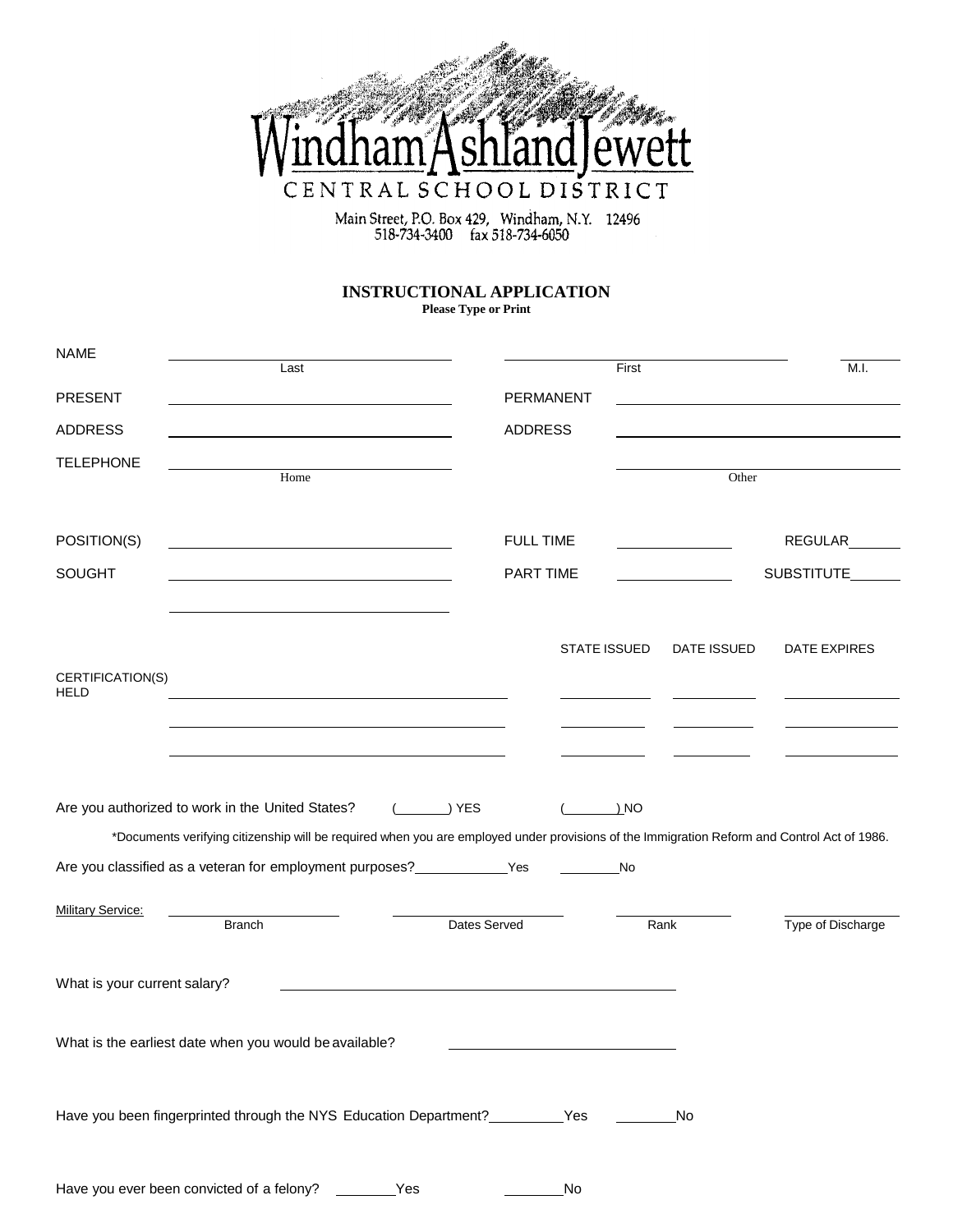**EDUCATION** (List last high school first, then undergraduate school and graduate work last.)

| School | <b>City/State</b> | <b>Dates Attended</b> | <b>Major/Minor</b> | Degree/Hrs |
|--------|-------------------|-----------------------|--------------------|------------|
|        |                   |                       |                    |            |
|        |                   |                       |                    |            |
|        |                   |                       |                    |            |
|        |                   |                       |                    |            |
|        |                   |                       |                    |            |

**WORK EXPERIENCE** (List all full-time positions held from last or current to first, including both professional and non-professional and student teaching)

| Employer | <b>Address</b>                                                             | <b>Position/Title</b> | Dates | Reason for Leaving |
|----------|----------------------------------------------------------------------------|-----------------------|-------|--------------------|
|          |                                                                            |                       |       |                    |
|          |                                                                            |                       |       |                    |
|          |                                                                            |                       |       |                    |
|          |                                                                            |                       |       |                    |
|          | the control of the control of the control of the control of the control of |                       |       |                    |
|          |                                                                            |                       |       |                    |
|          |                                                                            |                       |       |                    |
|          |                                                                            |                       |       |                    |
|          |                                                                            |                       |       |                    |
|          |                                                                            |                       |       |                    |
|          |                                                                            |                       |       |                    |
|          |                                                                            |                       |       |                    |
|          |                                                                            |                       |       |                    |

**REFERENCES** (List 3 individuals who can attest to your professional competence. Please be sure to list **PROFESSIONAL** references.)

| Name | <b>Address</b>                                                                                                                                                                                                                | Phone                    | Relationship |
|------|-------------------------------------------------------------------------------------------------------------------------------------------------------------------------------------------------------------------------------|--------------------------|--------------|
|      |                                                                                                                                                                                                                               |                          |              |
|      |                                                                                                                                                                                                                               | $\overline{\phantom{a}}$ |              |
|      | the control of the control of the control of the control of the control of the control of the control of the control of the control of the control of the control of the control of the control of the control of the control |                          |              |
|      |                                                                                                                                                                                                                               | $\overline{\phantom{a}}$ |              |
|      |                                                                                                                                                                                                                               |                          |              |
|      |                                                                                                                                                                                                                               | No                       |              |
|      |                                                                                                                                                                                                                               |                          |              |
|      |                                                                                                                                                                                                                               |                          |              |
|      |                                                                                                                                                                                                                               |                          |              |

Have you ever advised an extra classroom activity or coached a sport? If so, please detail.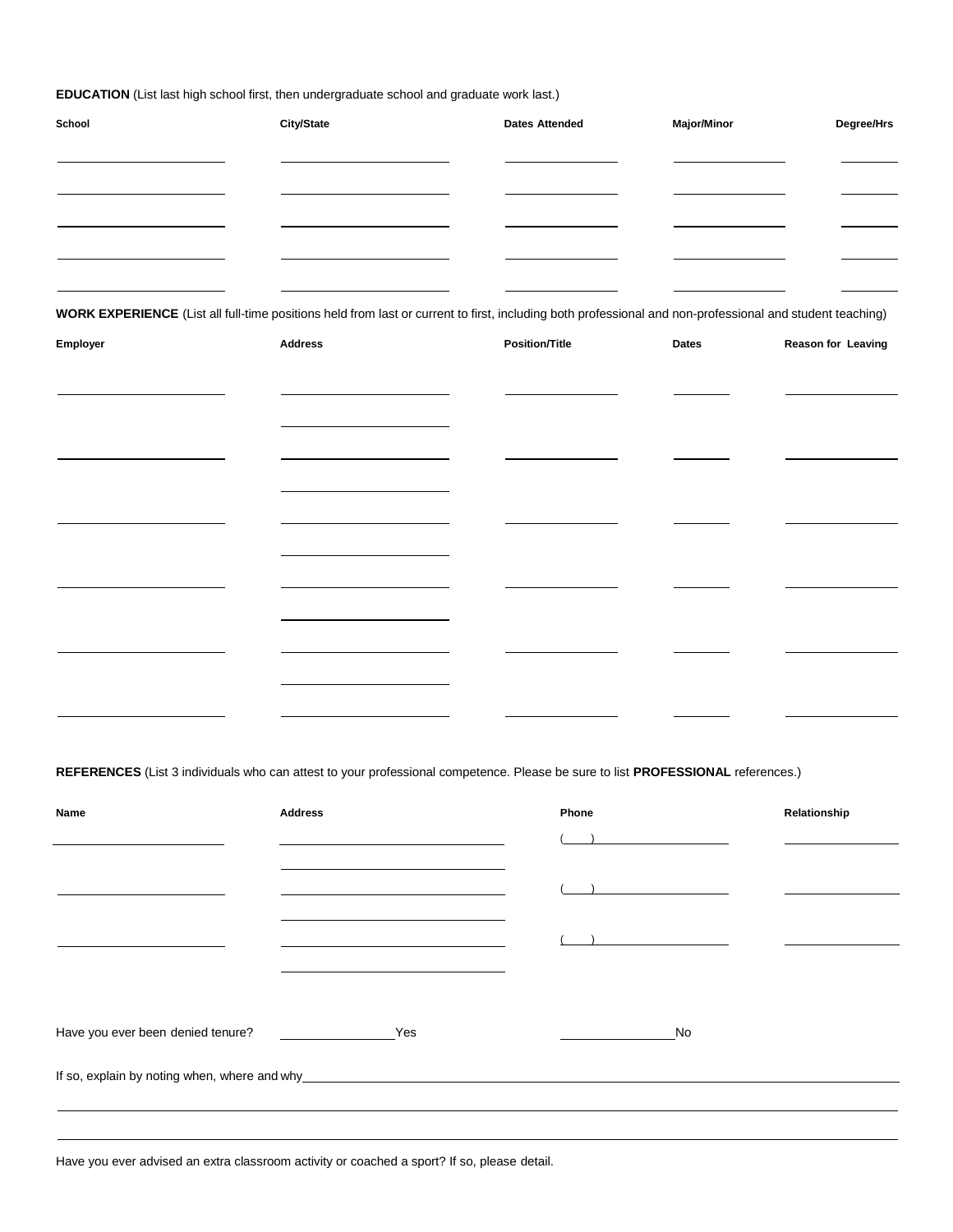| Are you interested in directing an activity or coaching a sport at WAJ?__________Yes<br>Please identify the activity(ies) and/or sport(s) in which you have an interest:<br>In your own handwriting and using only the space provided, write a brief response to each of the following questions. Please do not attach additional<br>materials.<br>1. What do you find to be the most critical elements of effective classroom management and why? |  | No | Yes<br>Yes | No<br>Yes No<br>No_ | In Progress<br>In Progress<br>In Progress<br>Yes No In Progress |
|----------------------------------------------------------------------------------------------------------------------------------------------------------------------------------------------------------------------------------------------------------------------------------------------------------------------------------------------------------------------------------------------------------------------------------------------------|--|----|------------|---------------------|-----------------------------------------------------------------|
|                                                                                                                                                                                                                                                                                                                                                                                                                                                    |  |    |            |                     |                                                                 |
|                                                                                                                                                                                                                                                                                                                                                                                                                                                    |  |    |            |                     |                                                                 |
|                                                                                                                                                                                                                                                                                                                                                                                                                                                    |  |    |            |                     |                                                                 |
|                                                                                                                                                                                                                                                                                                                                                                                                                                                    |  |    |            |                     |                                                                 |
|                                                                                                                                                                                                                                                                                                                                                                                                                                                    |  |    |            |                     |                                                                 |
|                                                                                                                                                                                                                                                                                                                                                                                                                                                    |  |    |            |                     |                                                                 |
|                                                                                                                                                                                                                                                                                                                                                                                                                                                    |  |    |            |                     |                                                                 |
|                                                                                                                                                                                                                                                                                                                                                                                                                                                    |  |    |            |                     |                                                                 |
|                                                                                                                                                                                                                                                                                                                                                                                                                                                    |  |    |            |                     |                                                                 |
|                                                                                                                                                                                                                                                                                                                                                                                                                                                    |  |    |            |                     |                                                                 |
|                                                                                                                                                                                                                                                                                                                                                                                                                                                    |  |    |            |                     |                                                                 |
|                                                                                                                                                                                                                                                                                                                                                                                                                                                    |  |    |            |                     |                                                                 |
|                                                                                                                                                                                                                                                                                                                                                                                                                                                    |  |    |            |                     |                                                                 |
|                                                                                                                                                                                                                                                                                                                                                                                                                                                    |  |    |            |                     |                                                                 |
|                                                                                                                                                                                                                                                                                                                                                                                                                                                    |  |    |            |                     |                                                                 |
|                                                                                                                                                                                                                                                                                                                                                                                                                                                    |  |    |            |                     |                                                                 |
|                                                                                                                                                                                                                                                                                                                                                                                                                                                    |  |    |            |                     |                                                                 |
|                                                                                                                                                                                                                                                                                                                                                                                                                                                    |  |    |            |                     |                                                                 |
|                                                                                                                                                                                                                                                                                                                                                                                                                                                    |  |    |            |                     |                                                                 |
|                                                                                                                                                                                                                                                                                                                                                                                                                                                    |  |    |            |                     |                                                                 |
|                                                                                                                                                                                                                                                                                                                                                                                                                                                    |  |    |            |                     |                                                                 |
|                                                                                                                                                                                                                                                                                                                                                                                                                                                    |  |    |            |                     |                                                                 |
|                                                                                                                                                                                                                                                                                                                                                                                                                                                    |  |    |            |                     |                                                                 |
|                                                                                                                                                                                                                                                                                                                                                                                                                                                    |  |    |            |                     |                                                                 |
|                                                                                                                                                                                                                                                                                                                                                                                                                                                    |  |    |            |                     |                                                                 |
|                                                                                                                                                                                                                                                                                                                                                                                                                                                    |  |    |            |                     |                                                                 |
|                                                                                                                                                                                                                                                                                                                                                                                                                                                    |  |    |            |                     |                                                                 |